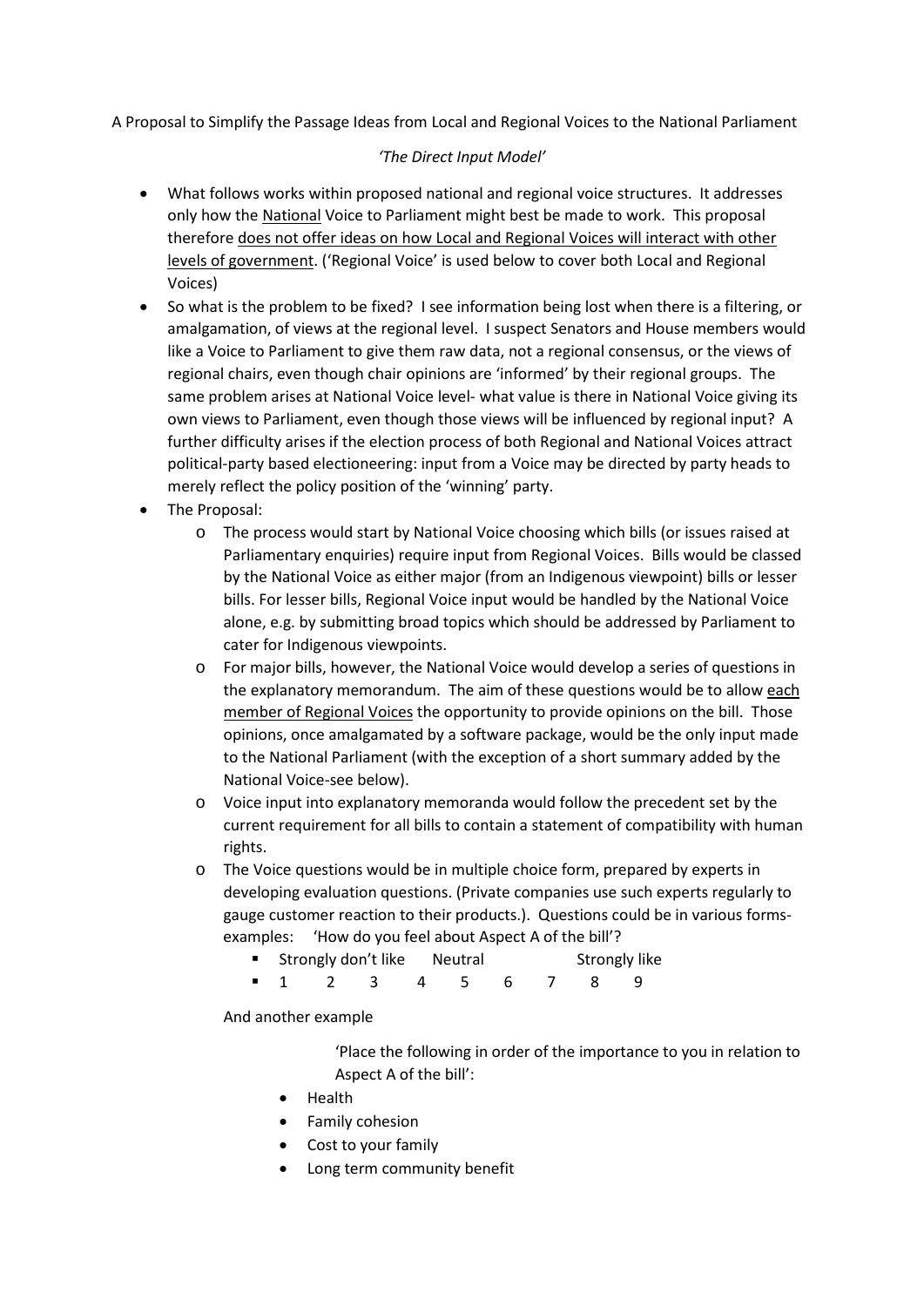- Impact on children's education
- Personal freedoms
- Your own happiness and mental well being
- Impact on climate
- o The response by individual Regional Voice members to the multiple choice questions would be captured by smart phone or pc. (Web privacy controls would be required.)
- o There would no input from Regional Voices meeting as a group, or from the chairs (except through a chair's right to participate as a member of that regional voice). Nor would there be visibility of individual respondents to anyone. The aggregate of regional responses (aggregated by the questionnaire provider's software) would, however, be visible to regional chairs. At a national level, there would be visibility to both National Voice members, and Parliamentarians, of aggregate regional responses, including from which area a particular aggregated regional response originated.
- o For parliamentary enquiries (and similar) which the National Voice felt that regional input was appropriate, the National Voice would prepare multiple choice questions, as for bills.
- o National Voice could add a covering (max 600 words?) comment on, or assessment of, the regional results, to be included with the summarized multiple choice data, before it is made available to members of Parliament.
- o Results of the regional input would be released initially only to members of the Senate and the House of Reps. Results would then be formally released to the media one month later, to allow Parliamentarians time to consider the implications of the Voice data.
- o The proposal would not entail the development of new software. Professional questionnaire providers will have their own software that can fulfill the requirements of a questionnaire-and-response process. Any attempt to change current software to produce a Voice- bespoke version should be avoided, even if that requires minor modifications to the proposed process.
- Advantages of this Direct Input Model:
	- o The structures put forward in the report 'Indigenous Voice Stage 2' are utilised.
	- o The value of regional opinions is maximised. Regional Voices would play an important role in informing members of the issues involved in a particular bill.
	- o No problems or disputes should arise over the voting methods to be used at Regional Voice level, as there will be no voting, no Regional Voice position.
	- o At National Voice also, problems in selecting voting methods will be reduced, as there is no need to amalgamate inputs from Regional Voices- done automatically by software. (Other aspects of the work of the National Voice may still require an internal voting framework, e.g. selection of those aspects of a bill for which regional input will be sought.)
	- o Standardisation of Regional Voice structures is not required. It does not matter if the membership numbers of Regional Voices vary greatly, or if selection procedures differ. Whoever is on a Regional Voice has a direct say.